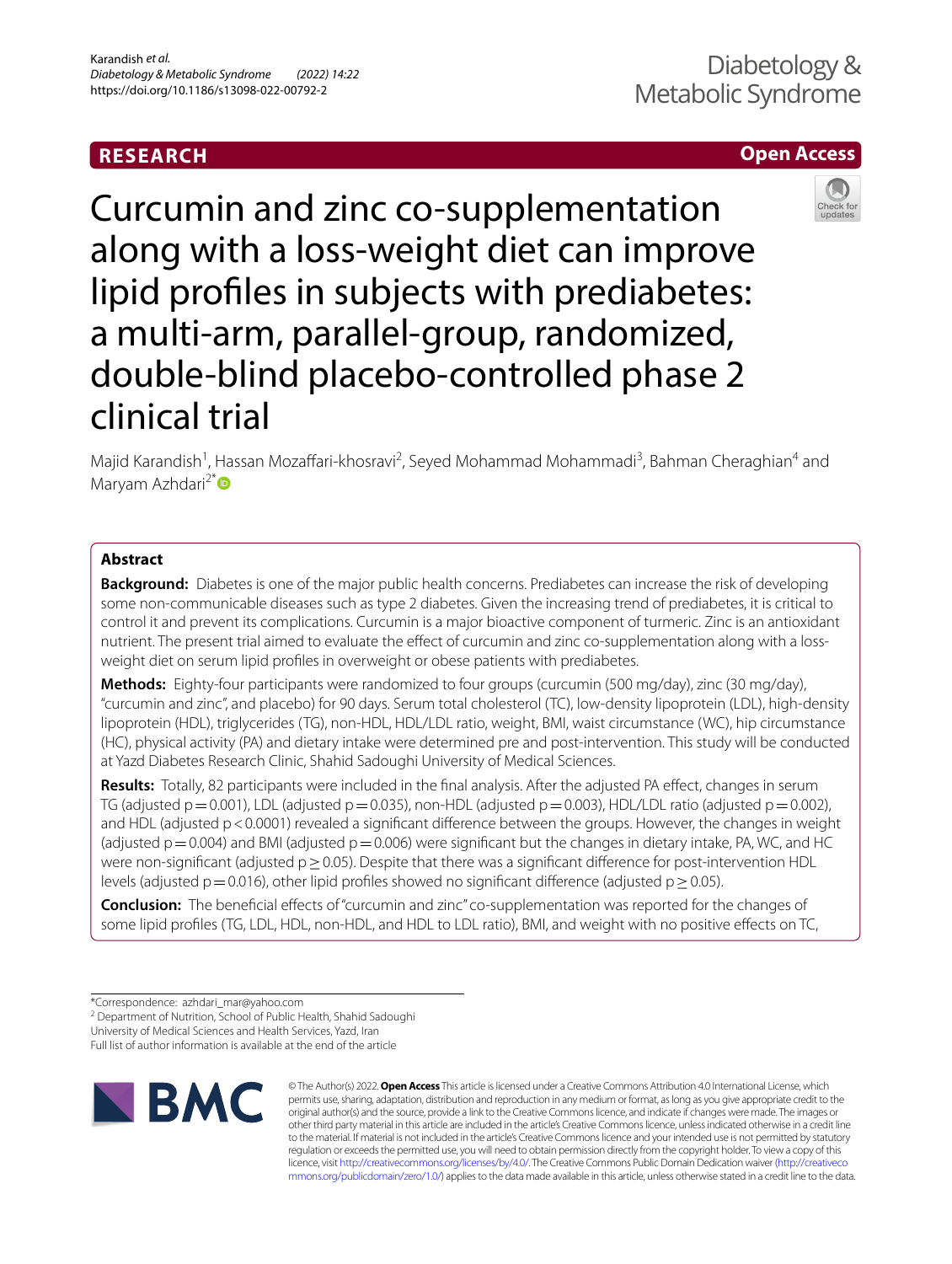dietary intake, PA, WC, and HC. Therefore, it may play a potential role in the prevention of macro and microvascular complications.

*Trial registration* The project is a registered clinical trial (Registration number: IRCT20190902044671N1, Iranian Registry of Clinical Trials (IRCT), registered October 11, 2019.

**Keywords:** Curcumin, Zinc, Dietary intake, Liver enzymes, Lipid profles, Prediabetes

## **Introduction**

Prediabetes status is defned as impaired glucose tolerance (IGT), impaired fasting glucose (IFG), and/or  $HbA_1C$  5.7–6.4% [[1\]](#page-9-0). Some complications of prediabetes include macrovascular (cardiovascular disease (CVD), stroke, peripheral artery disease), microvascular (retinopathy, neuropathy, and nephropathy), and type 2 diabetes mellitus (T2DM)  $[1, 2]$  $[1, 2]$  $[1, 2]$  $[1, 2]$ . The prevalence of prediabetes among some populations was related to abdominal or visceral obesity, dyslipidemia with high triglycerides (TG), high low-density lipoprotein cholesterol (LDL-C), high total cholesterol (TC), low high-density lipoprotein-cholesterol (HDL-C), and/or hypertension [[1,](#page-9-0) [3](#page-9-2), [4](#page-9-3)]. Moreover, the high prevalence of obesity, dyslipidemia, and T2DM along with cardiovascular complications was reported in the past decade. The physiological, metabolic, or/and biochemical characteristics are abnormal in prediabetic patients. Since the adverse changes in both lipid and glucose concentrations were reported in prediabetes and T2DM, the target of the novel therapeutic approaches is the simultaneous improvement of glucose and lipid control. Therefore, early diagnosis and efective intervention are critical to control prediabetes and delay its complications [[5\]](#page-9-4). Physical activity (PA) and dietary modifcations can consider as the key lifestyle interventions. The pharmacological interventions usually apply in prediabetic patients without a positive response to lifestyle interventions [[2\]](#page-9-1). Recent researches have shown too much attention to phytochemicals and the antioxidant trace elements to treat and control some diseases (T2DM, prediabetes, metabolic syndrome, CVD, and chronic venous insufficiency  $(CVI)$  [[6–](#page-9-5)[11\]](#page-9-6).

Curcumin (diferuloylmethane) is a bioactive constituent of Curcuma longa L. (Zingiberaceae), commonly known as turmeric with diverse pharmacological and biological properties [\[7](#page-9-7)]. Curcumin has shown benefcial efects on glycemic parameters (fasting plasma glucose (FPG), 2-h postprandial (2hpp),  $HbA<sub>1</sub>C$ , insulin, insulin sensitivity (IS) and insulin resistance (IR)) in prediabetic patients [[11\]](#page-9-6), lipid profles (TG, TC, LDL-C, and HDL-C) and blood pressure (BP) in T2DM [[8\]](#page-9-8) and metabolic syndrome  $[6]$  $[6]$ . The finding of a meta-analysis of randomized controlled trials showed curcumin may play a protective role in patients at risk of CVD by improving serum lipid levels [[10\]](#page-9-9).

Zinc is a trace element that has health benefts in the various aspects of metabolism through antioxidant and anti-infammatory properties, and cofactor of many enzymes  $[12-14]$  $[12-14]$ . Zinc apart from its role in improving glycemic markers in patients with prediabetes [[11](#page-9-6)] and T2DM [[15\]](#page-9-12), plays a notable role in lipid metabolism [[16\]](#page-9-13) that can control CVD, one of the current complications in prediabetes and diabetes. However, the fndings of some trials or meta-analyses of trials indicated that zinc supplementation improves some lipid profles, some studies did not show it [\[17–](#page-9-14)[19\]](#page-9-15).

On the one hand, the results of the efect of curcumin or zinc were inconsistent in previous studies, and on the other hand, there was no trial with aim of evaluating the efect of curcumin and zinc co-supplementation on lipid profiles in prediabetic patients. The present multi-arm, parallel-group, randomized, double-blind placebo-controlled phase 2 clinical trial aimed to evaluate the efect of curcumin and zinc co-supplementation along with lossweight diet on serum lipid profles (TG, LDL, HDL, TC, non-high-density lipoprotein cholesterol (non-HDL), and HDL to LDL ratio) in overweight or obese patients with prediabetes.

## **Methods**

The details of the method and materials were previously published [\[20](#page-9-16)].

## **Participants and sampling**

All 84 eligible prediabetic adults with written informed consent were recruited from Yazd Diabetes Research Clinic and enrolled in the present randomized, clinical trial (RCT) for 90 days. The inclusion criteria were included women or men (18–50 years old for men and 18 years- before menopause for women) with prediabetes according to the ADA guidelines  $[1]$  $[1]$  $[1]$  and  $25 < BMI > 35$ . Patients were excluded from the trial if a diagnosis of any types of malignancies/cancers, cardiovascular, kidney, lung, endocrine, autoimmune, infammatory, and neurological diseases, and/ or hypertension, taking BP, glucose or lipid-lowering drugs; taking multivitamin-mineral supplements for three months before or during the intervention; a history of weight loss surgery in the last year, a weight-loss plan in the last 3 months; receiving from a weight-loss medicine or program; lactating, pregnant or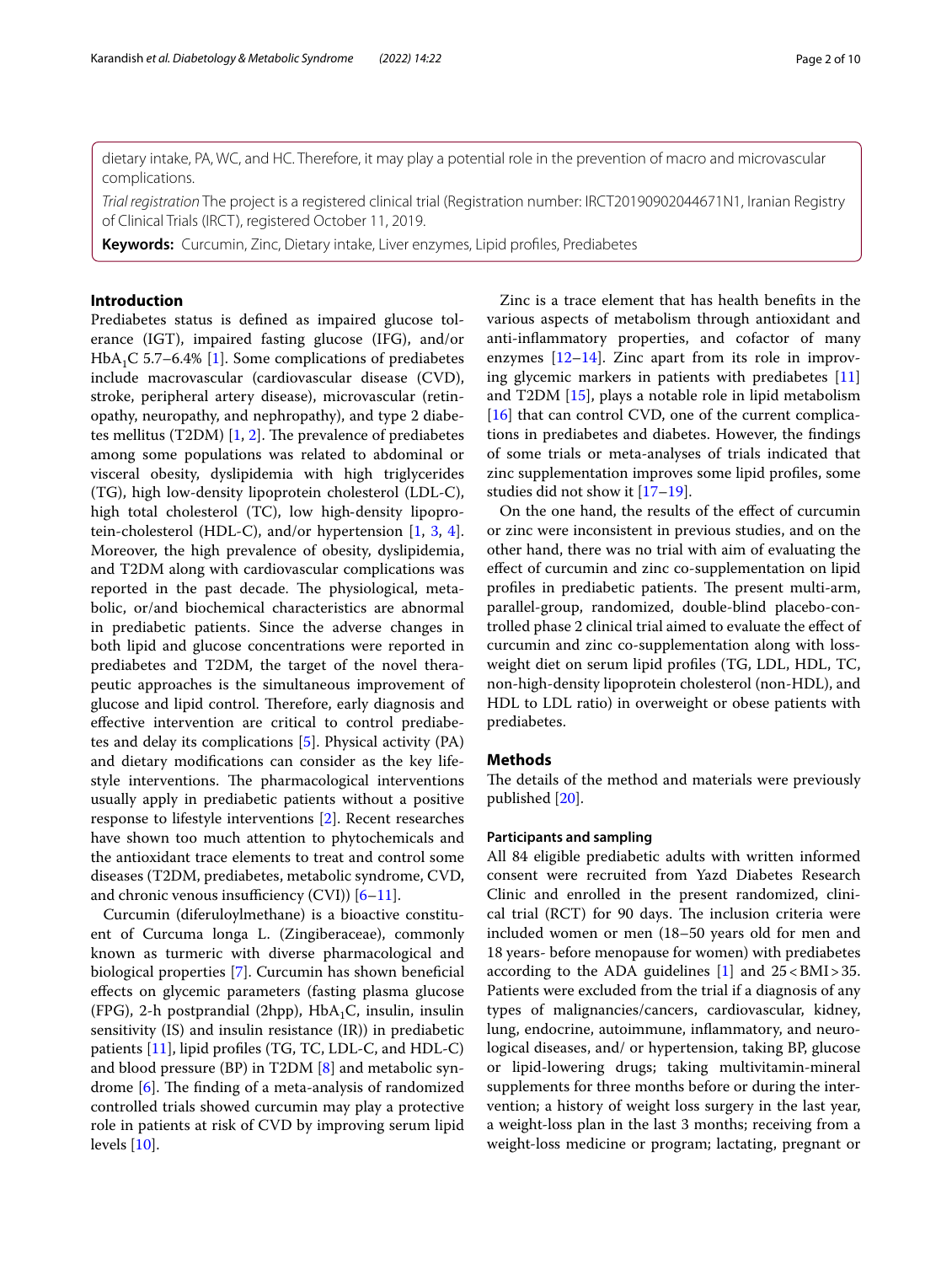planning to get pregnant; unwillingness/the compliance of less than 80% during the intervention, or no signed informed consent.

Considering that the present study was a part of comprehensive research, the sample size was measured for all variables and the largest sample size was considered. The sample size was calculated using both WinPepi statistical program (Version 11.4: Abramson, 2011) and a parallel design randomized controlled trial formula (formula was previously published) [[20\]](#page-9-16). Twenty-one participants in each group were required (80% power at 0.05 signifcance level and accounting for a drop-out rate of 10%) [\[20](#page-9-16)].

## **Study setting and design**

This multi-arm, parallel-group, randomized, doubleblind, placebo-controlled, phase 2 clinical trial was reported according to the CONSORT statement (Consolidated Standards for Reporting Trials). The method of block randomization with a block size of 4 using a computer-generated random number sequence and the allocation concealment (assigning the unique codes to the eligible participant) by a blinded independent statistician and the pharmacist (who was not involved during the study), respectively. All the assessments in the trial were made by the investigators blinded to the treatment allocation. The participants were not informed about the type of supplement. The supplements were delivered to the participants according to the allocation on the 1st, 30th, and 60th day.

The eligible participants were randomized into four parallel groups, (1) the curcumin group: curcumin supplement (500 mg-BCM95/ Curcugreen capsule, M/s Arjuna Natural Pvt Ltd., India) and placebo for zinc (lactose); (2) the zinc group: zinc supplement (30 mg zinc in form of zinc gluconate tablet, Dineh company, Iran) and the placebo for curcumin (roasted rice powder); (3) the "curcumin & zinc" group: both a curcumin capsule and a zinc tablet; (4) the placebo group: both a placebo capsule for curcumin and a placebo tablet for zinc. Dosages were selected based on the previous studies  $[21, 22]$  $[21, 22]$  $[21, 22]$ . The placebo was identical in texture, weight, and appearance to its active supplement. A curcumin capsule (supplement or placebo) and a zinc tablet (supplement or placebo) were prescripts once daily after and before breakfast for 90 days, respectively. All participants have followed a standard, individualized hypo-caloric diet designed with at least a 7% weight loss including 45–55%, 25–35%, and 10–20% of their calories from carbohydrate, fat, and protein, respectively, and PA for 150 min per week for improving lifestyle. The nutritional modifications, including adherence to the diet and avoiding excessive intake of high-fat and/or sugar products, were recommended by a nutritionist.

This trial was approved by the Medical Ethics Committee of Ahvaz Jundishapur University of Medical Sciences, Ahvaz, Iran; (Ethical code: IR.AJUMS. REC.1398.504) and it is prospectively registered in the Iranian Registry of Clinical Trials (Registration number: IRCT20190902044671N1).

## **Follow‑up**

In order to control the participants for taking supplements and placebo, they were followed up using messaging tools or the telephone, daily or weekly. The lifestyle modifcations were individually recommended for all participants who were visited at the end of 30-day periods. Moreover, pill counts were recorded every 30 days to assess adherence to the supplement. All adverse events were documented and reported to the Data Monitoring Committee and the Ethics Committee of the Ahvaz Jundishapur University of Medical Sciences.

## **Data collection and outcome measures**

The general demographic and medical history data (age, gender, education levels, duration of prediabetes, and family history of prediabetes or hypertension) were obtained from each participant by interview. The measurement of weight and height were recorded to assess body mass index (BMI) ( $\text{kg/m}^2$ ) which was calculated by this equation: weight  $\frac{\log \ln \tan^2 m}{\log \tan^2 m}$ . The waist and hip circumstances were assessed by a non-elastic and fexible tape.

The short form of the International Physical Activity Questionnaire (IPAQ-SF) was used for the evaluation of PA. PA was reported as metabolic equivalents (METs) minutes per week (MET-min/week) and categorized into three groups including active (PA>3000 MET-min/ week), moderate (PA=600–3000 MET-min/week), and inactive ( $PA < 600$  MET-min/week) [ $23$ ].

Diastolic Blood Pressure (DBP) and Systolic Blood Pressure (SBP) were measured at the baseline of the study according to the American Heart Association protocol (blood pressure was assessed in a quiet place after 5 min of rest in sitting status without crossed legs and unsupported back and arms)  $[24]$  $[24]$  $[24]$ . The side effects of supplements were recorded during the study and also liver enzymes were evaluated to monitor possible side efects of supplements.

Blood samples were collected in an EDTA tube and centrifuged to obtain serum. Serum TG, HDL, TC, FPG (mg/dL) levels, HbA1C (%), alanine transaminase (ALT), and aspartate transaminase (AST) were measured immediately after sampling. The values of non-HDL, HDL/ LDL ratio, and LDL-C were calculated by the following the formula: TC minus HDL-C, HDL (mg/dL) divided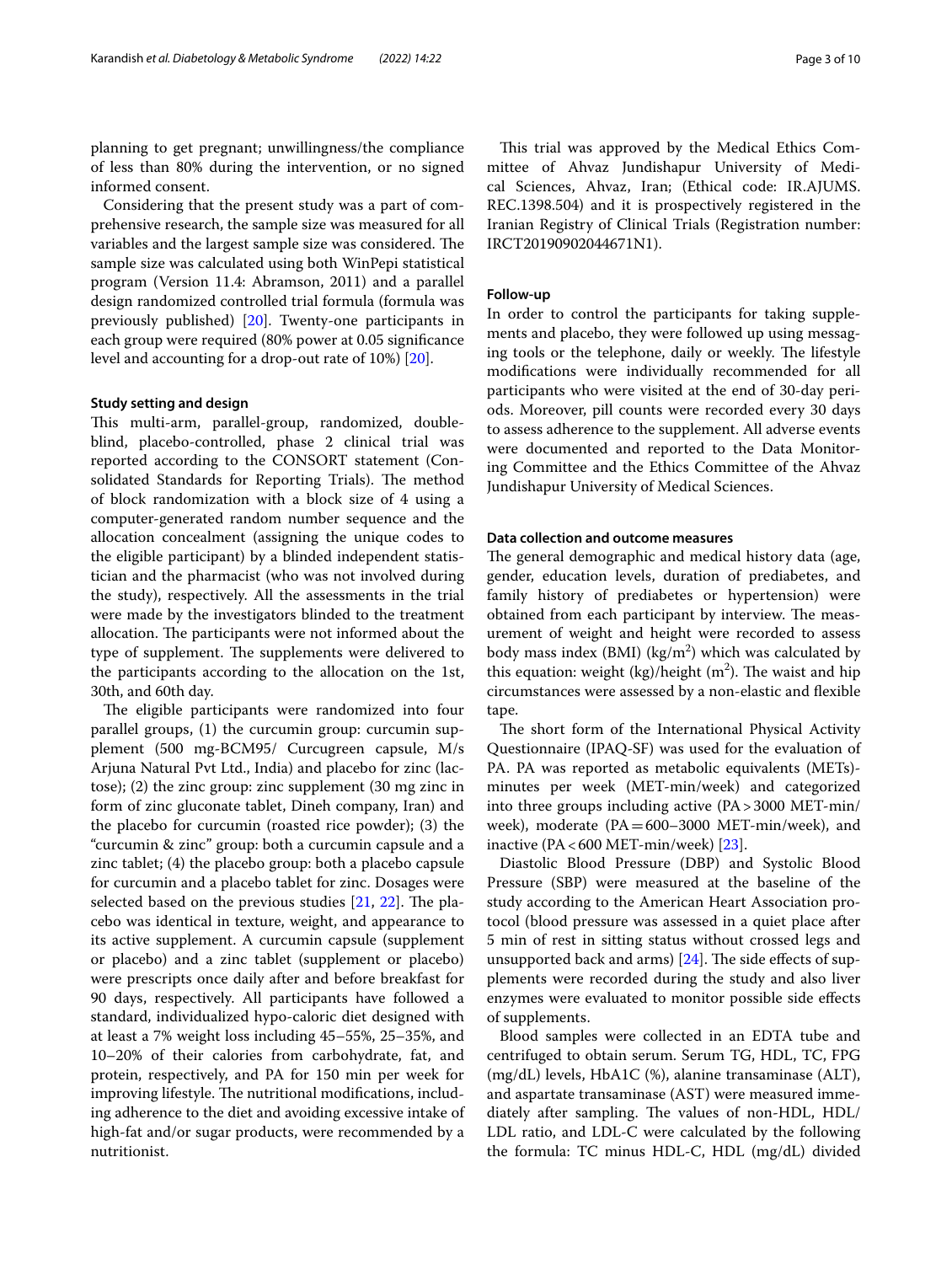by LDL (mg/dL), and Friedewald formula (TC (mg/ dL) – HDL-c (mg/dL) – TG (mg/dL)/5), respectively [\[25\]](#page-9-21).

The outcomes included serum lipid profiles and anthropometric measurements which were measured at the baseline and day 90 after the intervention.

## **Statistical analysis**

All analyses were performed using a statistical software package (SPSS), version 22.0 (SPSS, Inc, Chicago, Illinois, USA). Statistical significance was determined at  $p < 0.05$ . Normal distribution and the homogeneity of variances for quantitative variables were checked by Kolmogorov– Smirnov test and Leven's tests, respectively. Data were reported as mean $\pm$ standard deviation (SD) and median (interquartile range) for normally and non-normally distributed data, respectively. Within-group comparisons were performed using a paired-samples t-test. Betweengroup comparisons for variables were carried out using a one-way ANOVA with a post hoc (LSD) analysis test and Kruskal–Wallis for normally and non-normally distributed data, respectively. The changes (pre-post intervention) were calculated based on the diference of variables from the baseline (pre-intervention) to the end (post-intervention) of the study. However, there was no signifcant diference for pre-intervention, post-intervention, [[11\]](#page-9-6) and changes of dietary intake (Additional file  $1$ : Table A2), a significant difference was previously reported in PA levels at the baseline and changes in BMI and weight. Therefore, the adjustment was applied using univariate analysis of covariance (ANCOVA) and a general linear model to control the efects of the baseline PA or/and changes of BMI and weight from the baseline.

## **Results**

A total of 82 participants completed the 90 days of the trial. Two patients lost the follow-up due to poor compliance and nausea and severe abdominal pain in the "curcumin and zinc" and placebo group (1 patient in each group), respectively. Figure  $1$  showed the flow diagram of the study. The mild side effects including headache (n=2) in curcumin group, headache (n=1) in zinc group, headache (n=1), nausea (n=2), dizziness (n=1) in "curcumin and zinc" group, and headache  $(n=1)$ , nausea (n=1), hearing impairment (n=1) in placebo group were reported by the participants.

The mean duration of prediabetes (months) and age (year) of participants was reported  $2.31 \pm 1.37$  and  $36.04 \pm 6.61$ , respectively. As set out in Table [1,](#page-5-0) the general and clinical characteristics of the participants were not found any signifcant diference between the four groups at the baseline except PA levels ( $p=0.03$ ). Moreover, there was no signifcant diference in pre-intervention biochemical measurements of the participants between groups (Additional fle [1:](#page-8-0) Table A1).

For data with both adjusted and crude analyses, only adjusted analyses were reported. Please refer to tables for crude analysis. No signifcant diference was shown for changes (pre-post) in dietary intake (energy, protein, carbohydrate, and fat) (adjusted  $p \le 0.05$ ) (Additional file [1](#page-8-0): Table A2).

The comparison of changes in liver enzymes, anthropometry measurements, and physical activity was depicted in Table [2.](#page-5-1) The changes in AST, ALT, WC, HC, and PA were non-signifcant after adjusting the baseline PA effect (adjusted  $p \ge 0.05$ ). After removing PA effects, the changes in weight and BMI were signifcant (adjusted p=0.004 and 0.006, respectively). In comparison to the placebo, all three groups receiving the supplement showed signifcant diferences for the changes in weight and BMI after adjusting PA efects (Additional fle [1](#page-8-0): Table A3).

The comparison of lipid profiles within and between groups was depicted in Table [3.](#page-6-0) Moreover, the results of the pairwise comparisons of serum lipid profles for ANOVA and ANCOVA were shown the Additional fle [1](#page-8-0): Table A3.

As set out in Table [3](#page-6-0) (within-group comparisons), curcumin, zinc, and "curcumin and zinc" groups revealed a signifcant improvement for post-intervention serum lipid profles.

The placebo group showed a notable difference in post intervention TG ( $p=0.001$ ), HDL, HDL/LDL ratio  $(p \le 0.001)$ , and non-HDL  $(p=0.009)$  without any significant difference in TC ( $p=0.155$ ) and LDL ( $p=0.103$ ) levels (Table [3\)](#page-6-0).

There was no significant difference in pre-intervention lipid profles between the four groups.

After removing cofounders' efects (baseline PA and changes in BMI and weight), a remarkable diference was found only for post intervention HDL (adjusted  $p=0.016$ ) between groups, without any significant difference for post-intervention TG (adjusted  $p=0.286$ ), non-HDL (adjusted  $p=0.34$ ), LDL (adjusted  $p=0.378$ ), TC (adjusted  $p=0.583$ ), and HDL/ LDL ratio (adjusted  $p=0.132$  $p=0.132$  $p=0.132$ ) between groups (Table 3).

Serum HDL levels signifcantly increased in the curcumin (adjusted  $p=0.002$ ), zinc (adjusted  $p=0.016$ ), and "curcumin and zinc" (adjusted  $p=0.015$ ) groups compared to the placebo group after adjusting cofounders' efects (Additional fle [1](#page-8-0): Table A3).

After removing the confounders' effect (baseline PA and changes in BMI and weight), the changes of all lipid profiles (pre-post) including serum TG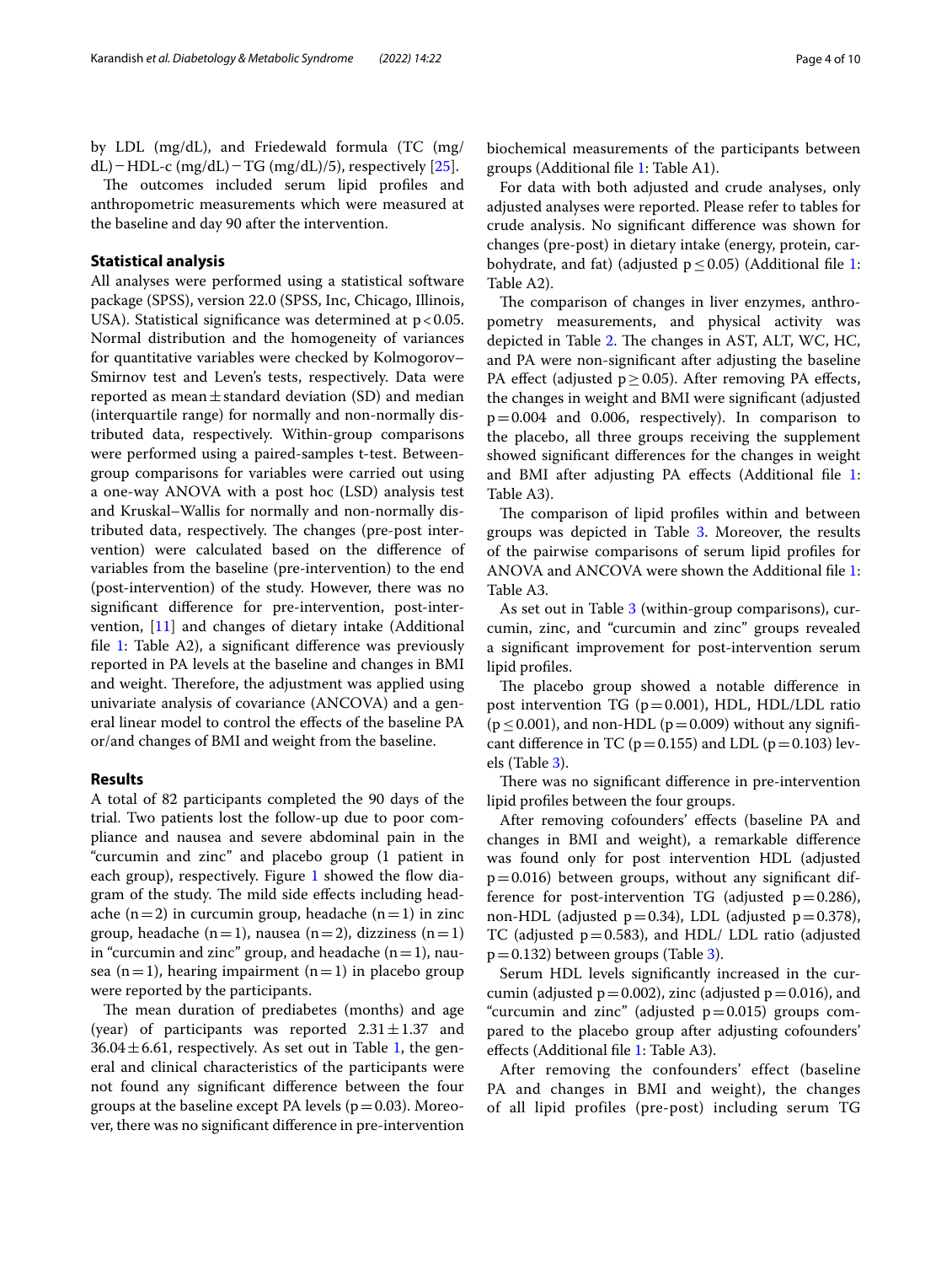<span id="page-4-0"></span>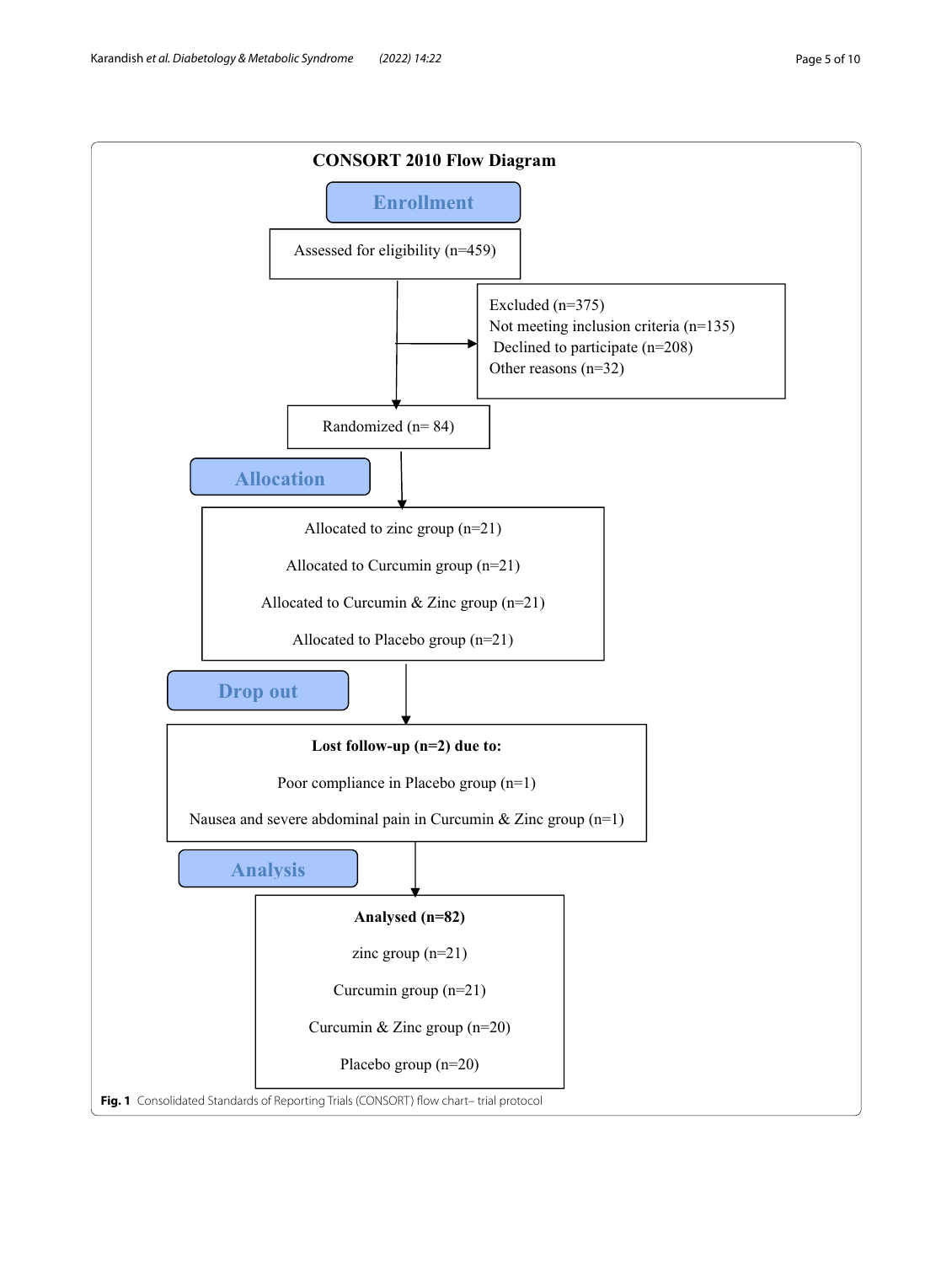| <b>Variables</b>                | Groups              |                      |                         |                                      |                      |  |
|---------------------------------|---------------------|----------------------|-------------------------|--------------------------------------|----------------------|--|
|                                 | Placebo<br>$N = 20$ | Curcumin<br>$N = 21$ | <b>Zinc</b><br>$N = 21$ | <b>Curcumin and Zinc</b><br>$N = 20$ |                      |  |
| Oualitative variables           |                     |                      |                         |                                      |                      |  |
| Age (year)                      | $34.19 \pm 7.03$    | $36.95 \pm 7.23$     | $38.19 \pm 4.87$        | $34.48 \pm 6.45$                     | 0.14                 |  |
| Weight (kg)                     | $84.67 \pm 9.78$    | $82.6 \pm 8.03$      | $81.81 \pm 13.08$       | $80.57 \pm 10.17$                    | $0.65*$              |  |
| Body mass index ( $kg/m2$ )     | $30.97 \pm 2.33$    | $30.46 \pm 2.75$     | $29.5 \pm 2.82$         | $29.95 \pm 2.56$                     | $0.32*$              |  |
| Waist circumstance (cm)         | $108.01 \pm 10.18$  | $107.44 \pm 9.9$     | $103.39 \pm 11.75$      | $106.77 \pm 10.19$                   | $0.493*$             |  |
| Hip circumstance (cm)           | $111.76 \pm 7.16$   | $112.47 \pm 6.84$    | $109.79 \pm 6.04$       | $108.88 \pm 5.15$                    | $0.242*$             |  |
| Physical activity               | 445 (396-853.88)    | 990 (495-1860)       | 396 (396-1440)          | 396 (396-982)                        | $0.03*$              |  |
| Systolic blood pressure (mmHq)  | $110.56 \pm 9$      | $117.7 \pm 6.9$      | $115.7 \pm 7.8$         | $114.5 \pm 8.2$                      | 0.437                |  |
| Diastolic blood pressure (mmHg) | $70.43 \pm 4.3$     | $75 + 3.6$           | $73 + 5.1$              | $73.3 \pm 4.2$                       | 0.644                |  |
| Fat (gr)                        | $30.47 \pm 3.85$    | $32.03 \pm 3.42$     | $32.03 \pm 3.6$         | $30.25 \pm 4.1$                      | $0.26*$              |  |
| Quantitative variables          |                     |                      |                         |                                      |                      |  |
| Gender (female)                 | 12(60)              | 16(76.2)             | 15(71.5)                | 13(65)                               | $0.837$ #            |  |
| <b>Education levels</b>         |                     |                      |                         |                                      |                      |  |
| University education            | 10(50)              | 14(66.7)             | 12(57.1)                | 12(60)                               | $0.585$ <sup>#</sup> |  |
| Diploma                         | 6(30)               | 6(28.6)              | 4(19.1)                 | 6(30)                                |                      |  |
| Under diploma                   | 4(20)               | 1(4.8)               | 5(23.8)                 | 2(10)                                |                      |  |

## <span id="page-5-0"></span>**Table 1** General and Clinical characteristics of the participants at the baseline

Data are presented as mean  $\pm$  standard deviation (SD) for quantitative variables and frequency (%) for qualitative variables

\* P-value was calculated for the comparison variables between four groups using one-way analysis of variance (one-way ANOVA)

# P-value was calculated for the comparison variables between four groups using Kruskal–Wallis

P-value<0.05 was considered signifcant

<span id="page-5-1"></span>

|  |  |  |  |  | <b>Table 2</b> Comparison of changes $\blacksquare$ in liver enzymes, anthropometry measurements, and physical activity between the groups |  |  |
|--|--|--|--|--|--------------------------------------------------------------------------------------------------------------------------------------------|--|--|
|--|--|--|--|--|--------------------------------------------------------------------------------------------------------------------------------------------|--|--|

| <b>Variables</b>                                    | Groups                    |                           |                          |                               | р     | Adjusted P* |
|-----------------------------------------------------|---------------------------|---------------------------|--------------------------|-------------------------------|-------|-------------|
|                                                     | Placebo<br>$N = 20$       | Curcumin<br>$N = 21$      | <b>Zinc</b><br>$N = 21$  | Zinc and curcumin<br>$N = 20$ |       |             |
| Alanine transaminase (IU/L)                         | $-0.7 + 2.96$             | $-1.05 \pm 3.93$          | $-1.19 + 3.17$           | $-1.1 + 3.23$                 | 0.968 | 0.918       |
| Aspartate transaminase (IU/L)                       | $0.05 + 2.48$             | $-0.8 + 2.48$             | $-0.09 + 2.39$           | $0 + 3.31$                    | 0.708 | 0.426       |
| Weight (kg)                                         | $-2.59 \pm 2.45$          | $-4.88 + 3.14^b$          | $-4.88 \pm 2.63^{\circ}$ | $-5.79 + 2.77^c$              | 0.004 | 0.004       |
| Body mass index ( $kg/m2$ )                         | $-0.92 \pm 0.85$          | $-1.96 \pm 1.299^{\circ}$ | $-1.85 \pm 1.01^{\circ}$ | $-2.09 \pm 1.17^c$            | 0.004 | 0.006       |
| Waist circumstance (cm)                             | $-1.86 \pm 2.12$          | $-3.84 \pm 2.86$          | $-2.95 \pm 3.35$         | $-3.16 \pm 2.55$              | 0.154 | 0.26        |
| Hip circumstance (cm)                               | $-2.345 + 2.01$           | $-4.83 + 4.16$            | $-4.08 + 4.08$           | $-4.94 \pm 3.37$              | 0.081 | 0.161       |
| Physical activity <sup>#</sup> (MET min $wk^{-1}$ ) | $22.75$ ( $-74.25$ , 346) | $49.5$ ( $-738.75$ , 426) | $-213 (-213, 346.5)$     | $198 (- 178.5.532)$           | 0.763 | 0.98        |

MET·min·wk<sup>−</sup>1: metabolic equivalent of task minute per week

Data were presented as mean  $\pm$  standard deviation or median (interquartile (IQR)) for normally and non-normally distributed data, respectively

▀The changes (pre-post intervention) calculated based on the diference of variables from the baseline (pre- intervention) to the end (post intervention) of the study

P was calculated for the comparison variables between four groups using one-way analysis of variance (one-way ANOVA) with post hoc (LSD) analysis

# P was calculated for the comparison variables between four groups using Kruskal–Wallis

\* Adjusted P-value was calculated using ANCOVA or nonparametric ANCOVA; Adjusted for physical activity levels at the baseline

Significant changes with placebo group indicated by  $^{\rm a}$ p < 0.05,  $^{\rm b}$ p < 0.01,  $^{\rm c}$ p < 0.001

(adjusted  $p = 0.001$ ), LDL (adjusted  $p = 0.035$ ), HDL (adjusted  $p \le 0.001$ ), non-HDL (adjusted  $p = 0.003$ ), and HDL/LDL ratio (adjusted  $p = 0.002$ ) except serum TC (adjusted  $p = 0.15$ ) showed a significant difference between four groups. In comparison to the placebo

group, three supplement groups sustained a remarkable improvement for LDL, HDL, non-HD, and HDL/ LDL ratio after removing the cofounders' effects. The p-values were depicted in Additional file [1](#page-8-0): Table A3. After removing the cofounders' effects, changes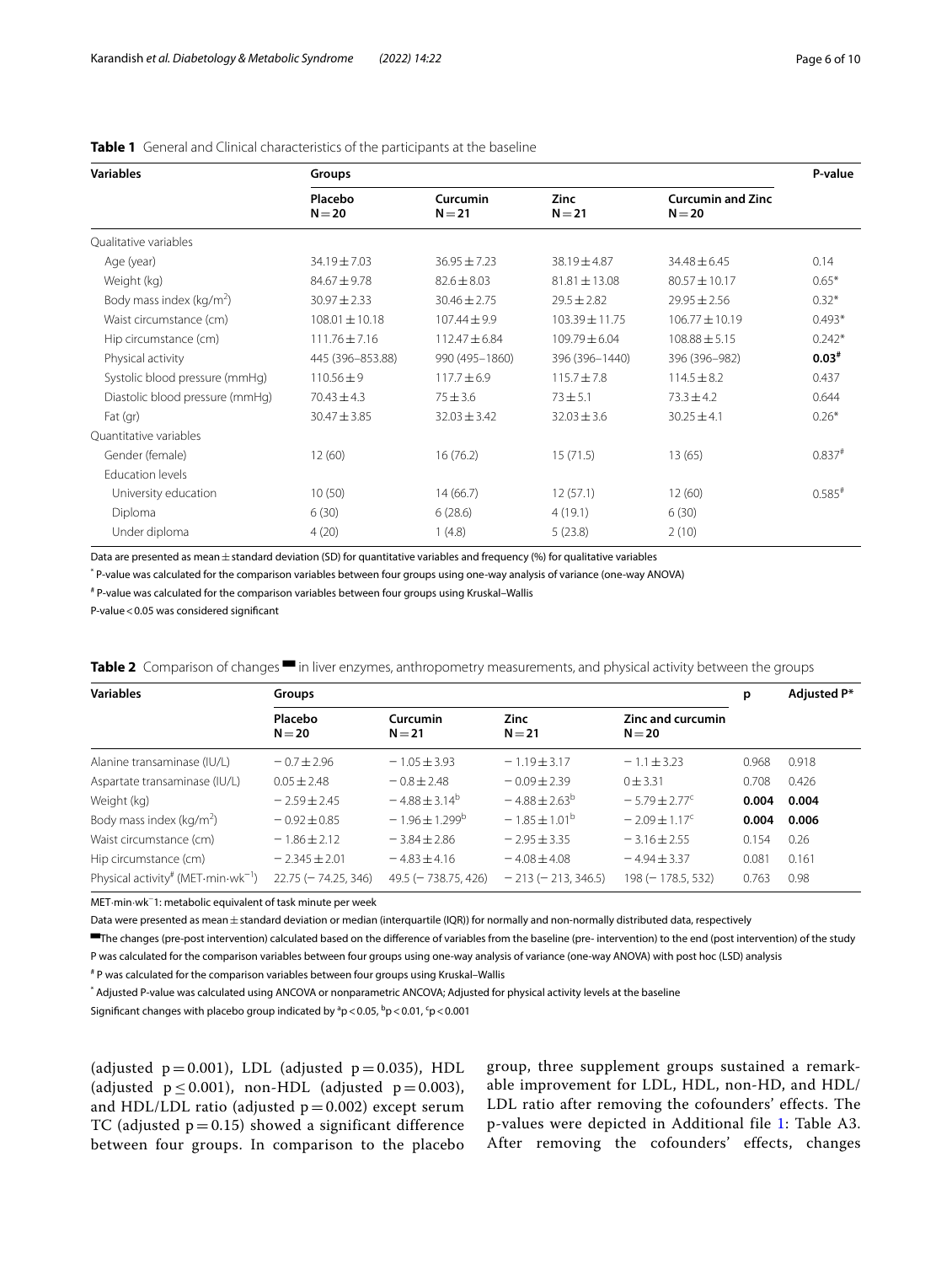## **Variables Groups p-value Adjusted p-value\* Placebo (N**=**20) Curcumin (N**=**21) Zinc (N**=**21) Zinc and curcumin (N**=**20)** Triglyceride (mg/dl) Pre-intervention 132.55±25.96 131.48±26.16 125.76±25.74 126.1±27.64 0.776 – Post-intervention 123.1±18.6 107.48±11.9 114.52±16.93 111.6±18.01 **0.026** 0.286 P-value▀ **0.001 <0.001 0.001 <0.001** – – Change ● <del>1</del> − 9.45±10.51 − 24.0±18.97 <sup>b</sup> − 11.24±13.821 − 14.50±12.094 **0.007 0.001** Total cholesterol (mg/dl) Pre-intervention 186.5±24.91 188.95±23.5 182.52±26.11 181.35±19.98 0.716 – Post-intervention 184.25±24.4 175.71±17.01 172.67±21.34 170.95±13.45 0.146 0.583 P-value▀ 0.103 **<0.001 0.001 <0.001** – – Change − 2.25±5.87 − 13.24±11.52 − 9.86±10.94 − 10.40±9.98 **0.005** 0.15 LDL (mg/dl) Pre-intervention 111.74±22.29 114.63±20.22 110.81±28.22 110.87±20.53 0.944 – Post-intervention 109.48±22.77 97.74±18.9 94.86±23.78 92.93±15.65 0.057 0.378 P-value▀ 0.155 **<0.001 <0.001 <0.001** – – Change**▓ +** 2.26±6.83 - 16.89±11.68<sup>b</sup> - 15.96±14.82<sup>a</sup> - 17.93±10.06<sup>a</sup> <**0.001 0.035** HDL (mg/dl) Pre-intervention 48.25±5.58 47±6.39 47.14±6.77 46±6.37 0.734 – **Post-intervention** 50.15 $\pm$ 5.34 56.47 $\pm$ 6.14<sup>b</sup> 54.9 $\pm$ 6.8<sup>a</sup> 55.7 $\pm$ 6.3<sup>a</sup> **0.007 0.016** P-value▀ **<0.001 <0.001 <0.001 <0.001** – – Change▓ 1.90±1.41 9.48±4.14c 7.76±6.40c 9.70±3.23 c **<0.001 <0.001** Non-HDL (mg/dl) Pre-intervention 138.25±26.47 141.95±24.91 135.38±26.47 135.35±21.81 0.834 – Post-intervention 134.1±26.47 119.24±24.91 117.76±31.79 115.25±21.81 **0.036** 0.34 P-value▀ **0.009 <0.001 <0.001 <0.001** – – Change**▓ +4.15±6.42** - 22.71±13.27<sup>c</sup> - 17.62±15.14<sup>a</sup> - 20.10±10.27<sup>a</sup> <**0.001 0.003** HDL to LDL ratio Pre-intervention 0.45±0.13 0.42±0.11 0.47±0.21 0.43±0.11 0.712 0.192 Post-intervention 0.48±0.14 0.6±0.14 0.63±0.23 0.62±0.15 **0.025** 0.132 P-value▀ **<0.001 <0.001 <0.001 <0.001 – –** Change**■ − 0.03±0.04** − 0.18±0.1<sup>c</sup> − 0.16±0.15<sup>b</sup> − 0.19±0.08<sup>c</sup> **<0.001 0.002**

<span id="page-6-0"></span>**Table 3** Comparisons of lipid profiles of the participants between and within the groups

Data were presented as mean  $\pm$  standard deviation

*HDL* high‐density lipoprotein-cholesterol, *LDL* low-density lipoprotein, *Non-HDL* non-high‐density lipoprotein

The changes (pre-post intervention) calculated based on the difference of variables from the baseline (pre- intervention) to the end (post intervention) of the study P<0.05 was considered signifcant diference

▀ P-value was calculated for the comparison variables within group using paired t-test

P-value was calculated for the comparison variables between four groups using one-way analysis of variance (one-way ANOVA) with post hoc (LSD) analysis

\* Adjusted P-value was calculated using ANCOVA; Adjusted for PA levels at the baseline, changes in BMI and weight

Significant changes with placebo group indicated by <sup>a</sup>adjusted p<0.05, <sup>b</sup>adjusted p  $\leq$  0.01, <sup>c</sup>adjusted p  $\leq$  0.001

(pre-post) in TG were revealed a significant difference only in the curcumin group in comparison to the placebo group (adjusted  $p = 0.001$ ).

## **Discussion**

The main results of the present 90-days trial indicated that there was a signifcant diference between the groups for (1) the changes in BMI, weight, TG, LDL, HDL, non-HDL, and HDL/LDL ratio and (2) postintervention HDL. Given that no signifcant diference for changes in ALT and AST and any reports of severe adverse reactions during the trial, the safety of the prescribed combination was represented.

Despite lifestyle recommendations, hypocaloric diet, and ongoing patient follow-up, the mean decrease in energy in each group was less than 500–1000 kcal (the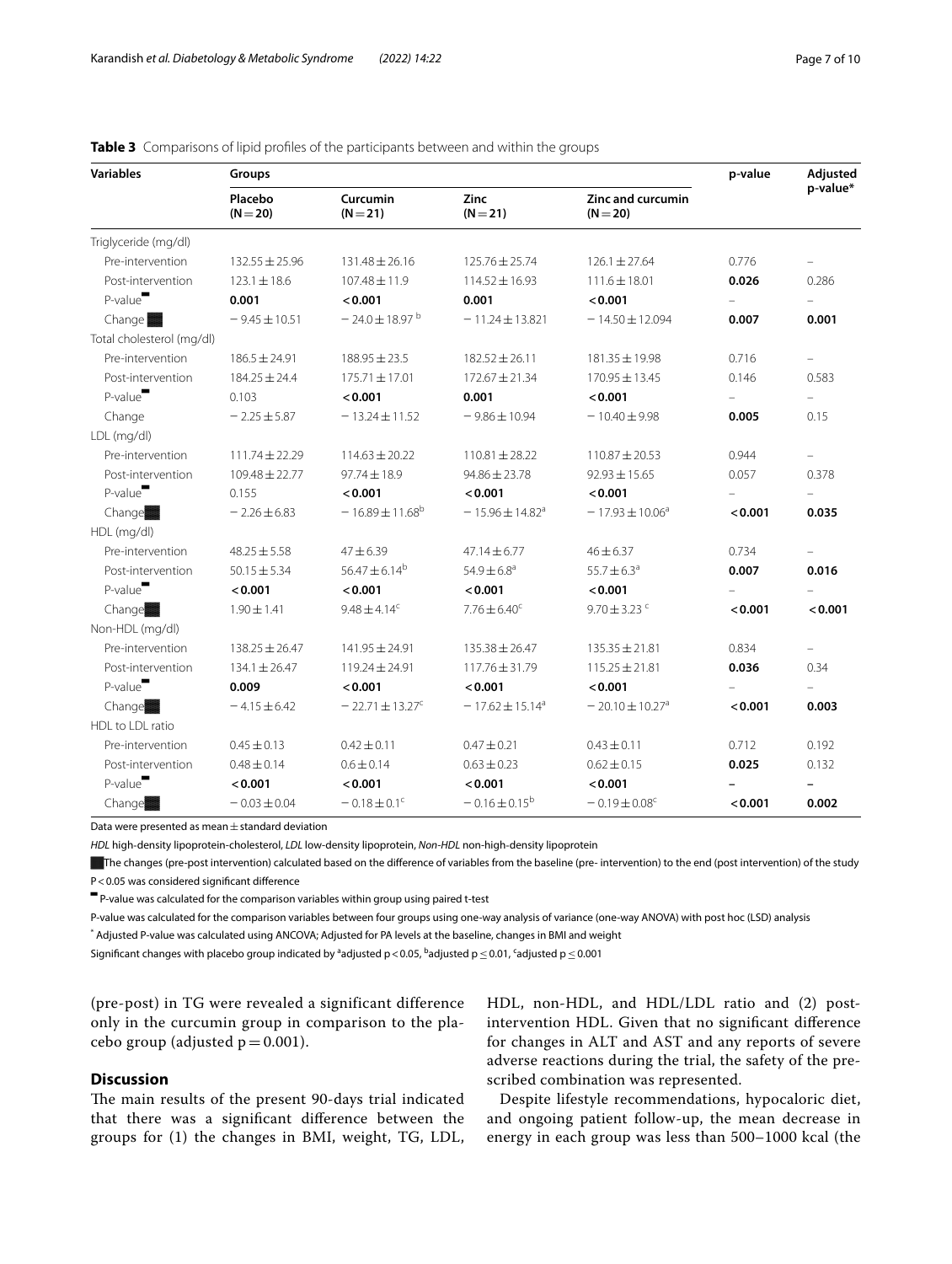values of recommended) and the changes in PA and dietary intake were not signifcant between groups, but the change (pre-post intervention) in weight and BMI showed a shift towards their improvement. Therefore, it may emanate from the positive efects of supplements on weight and BMI. It is notable that the undesirable impacts of quarantine on lowering PA cannot be ignored due to the prohibition of leaving home and the closure of gym, ftness and sports club, and park and the restrictions on social activity [[26,](#page-9-22) [27\]](#page-9-23).

It seems under the supervision of a nutritionist along with the closure of bars, restaurants, and coffee shops, remote staf, and enough time to prepare foods in the home due to COVID-19 quarantine may have led to the healthy selection of foods (better quality) without the remarkable changes in the amount of food (quantify) which contributed to the improvement of some of serum lipid profles in the placebo groups.

After adjusting cofounder efects, the post-intervention comparisons of the serum lipid profles showed there was a signifcant diference only for serum HDL between groups. This finding can present the important role of cofounders as well as the supplements on serum lipid levels during the intervention.

The progression of prediabetes to T2DM emanates from oncoming disturbed glucose and lipid metabolism [[5](#page-9-4)]. On the other hand, the previous studies illustrated a high prevalence of dyslipidemia in prediabetes and T2DM [\[3](#page-9-2), [4\]](#page-9-3). However, a correlation was reported between dyslipidemia prevalence with age, sex, education level, smoking status, alcohol drinking status, and obesity [[4](#page-9-3)], the mean of the aforementioned variables was similar among all participants in the present trial. Therefore, the present findings may be related to the efect of the supplements.

As previously published [[11](#page-9-6)], curcumin and zinc cosupplementation signifcantly improved some glycemic parameters such as IR and IS. Therefore, in addition to their indirect efects on lipid profles via the improvement of IR and IS, other mechanisms may be illustrated the positive efects of the supplements on the lipid profle.

Given that the control cofounder in the present trial, it can be stated that the studied supplementations were presented the main role in improving the serum lipid profles.

In agreement with the present results, a meta-analysis (2017) showed curcumin and turmeric decrease the risk factors of CVD through lowering TG and LDL in prediabetes, metabolic syndrome, T2DM, and hypertension  $[10]$  $[10]$ . Moreover, a trial conducted by Panahi et al.  $[8]$  $[8]$ , touched upon an improvement in the changes of serum HDL, TC, and non-HDL and but no signifcant diference in TG and LDL changes after 1000 mg-curcumin intake in patients with T2DM. In another trial carried out by Thota et al.  $[28]$  $[28]$ , the curcumin alone  $(1000 \text{ mg})$  or curcumin (1000 mg) with omega-3 did not alter serum lipid profles in the patients with IFG and IGT.

In some previous investigations, an improvement in some serum lipid levels (TC, HDL, LDL, and TG) was illustrated following zinc supplementation [\[15,](#page-9-12) [17,](#page-9-14) [18](#page-9-25)] in diferent populations. Furthermore, the fndings of a meta-analysis conducted by Asbaghi et al. [[17\]](#page-9-14) presented the benefcial impacts of zinc supplementation on HDL in both studies duration less or more than 12-weeks. Also, zinc supplementation decreased serum TG, TC, and LDL only in the studies with 12 weeks or less. It is notable that they pointed out the highest impact of zinc supplementation was on a dosage of less than 100 mg [[17\]](#page-9-14). While the present trial did not show the beneficial efects of zinc supplement alone on serum TC and LDL and changes of TG in comparison to the placebo group, zinc supplementation with curcumin improved all serum lipid profles except serum TC levels compared to the placebo group.

The conflicting findings of zinc or curcumin effects on serum lipid profles can emanate from bioavailability and dose of the supplement, study duration, variety in the studied population (race, age, sex, history of diseases and etc.), several methodological limitations, the usage of supplement alone or with other nutrients (co-supplementation).

Some mechanisms that can justify the efect of curcumin or zinc supplements are separately described: curcumin can reduce serum TG through the diferent mechanisms, including increasing the gene expression of adiponectin and peroxisome proliferator-activated receptor alpha (PPAR-α), peroxisome proliferator-activated receptor gamma (PPAR-γ), cholesteryl ester transfers protein, and lipoprotein lipase activity. Curcumin can also reduce serum LDL by suppressing the LDL receptor gene expression through enhancement in PPAR-γ activation. In addition, curcumin reduces TC by afecting enzyme pathways of cholesterol metabolism [\[29\]](#page-9-26).

Zinc may play efective roles in serum lipid profles through several molecular mechanisms. The proposed mechanisms of directly and indirectly zinc action are as follows: (1) zinc can afect the activity of pancreatic β-cells through transporter expression; hence, regulating insulin storage and secretion; (2) zinc can improve insulin sensitivity or insulin resistance through (a) increasing the phosphorylation of insulin-receptor substrates at the adipocytes [\[12](#page-9-10)], (b) lipolysis inhibition in adipose tissues, which lead to a decrease in fatty acids released and fnally regulate lipoprotein synthesis (VLDL and LDL secretion) from the liver; and (3) zinc can afect the gene expression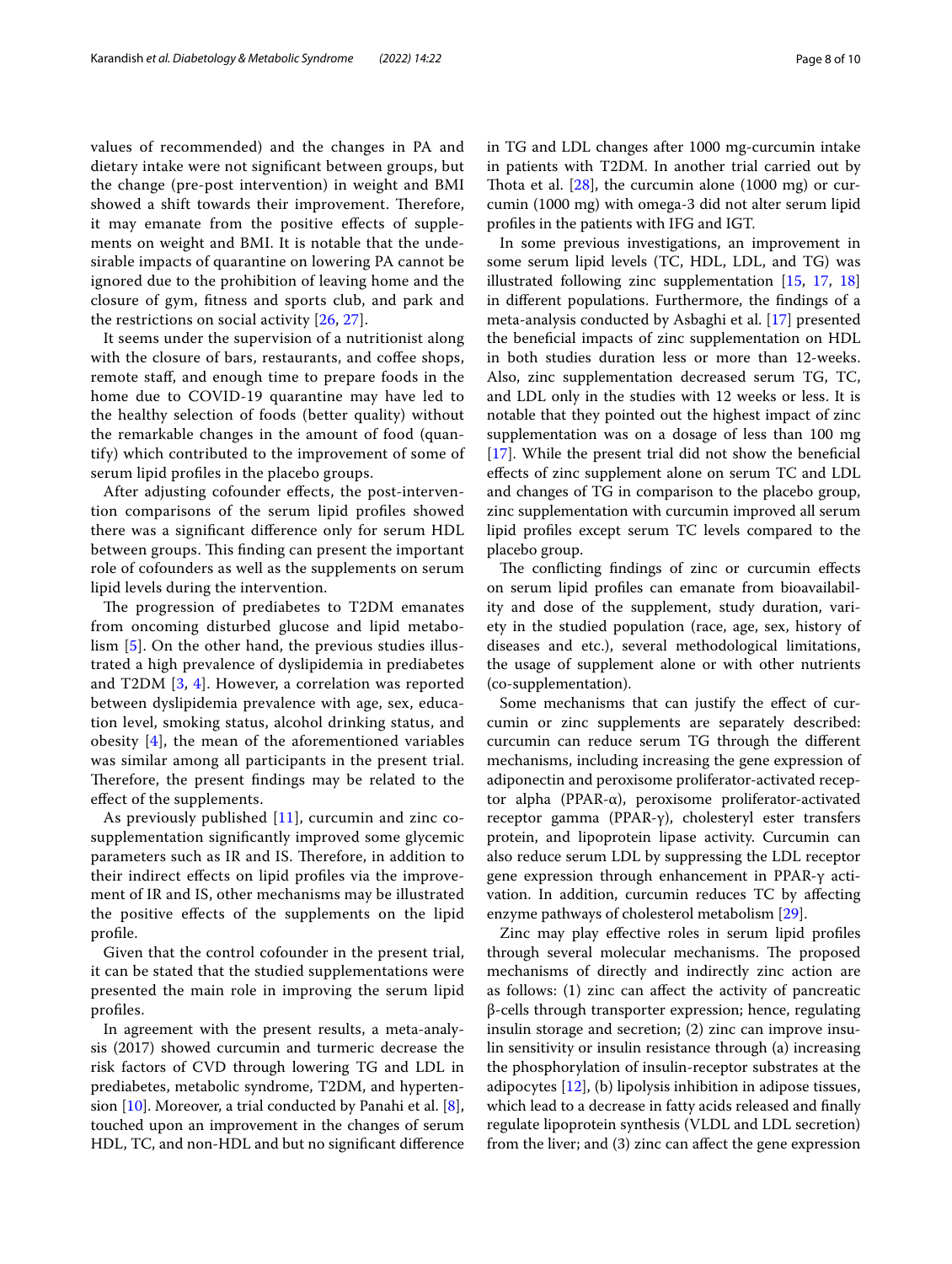of enzymes involved in hepatic lipid homeostasis leading to regulate lipid synthesis and utilization in mitochondria and peroxisomes [\[30](#page-9-27)].

The main limitation of the present trial was the participant recruitment was from single-center and the single dosage of each supplement was used. Further, a part of the research was done during quarantine conditions (COVID-19), the quarantine may have a desirable and undesirable impact on the present trial. The present study is unique in its novelty due to the use of zinc and curcumin co-supplements on serum lipid profles of prediabetic patients.

It was suggested to conduct further RCTs with regard to the recruitment of patients with a longer history of prediabetes due to the appearance of macro and microvascular complications of prediabetes may need to longer time (the duration mean (CI) of prediabetes diagnosis in this trial was 2.32 [2.02, 2.62] months). Moreover, the serum lipid profles of participants at the baseline were in the normal range. The different results may find in recruiting the participants with an abnormality in serum lipid profles at the baseline.

## **Conclusion**

The present trial was reported the beneficial effects of curcumin and zinc co-supplementation on serum HDL and the changes in serum TG, LDL, HDL, non-HDL, HDL/LDL ratio, BMI, and weight among patients with diabetes. Therefore, it may play a potential role in the prevention of macro and microvascular complications.

It is suggested that multicenter and long-term clinical trials be conducted to confrm the serum lipid-improving properties of curcumin and zinc co-supplements in prediabetic patients with dyslipidemia. Moreover, it recommended examining whether co-administration of curcumin and zinc in other doses and forms can be useful for the prevention of diabetic macro and microvascular complications.

### **Abbreviations**

ADA: American Diabetes Association; ALT: Alanine Transaminase; ANCOVA: Analysis of Covariance; AST: Aspartate Aminotransferase; BMI: Body Mass Index; CONSORT: Consolidated Standards for Reporting Trials; DBP: Diastolic Blood Pressure; ELISA: Enzyme-Linked Immunosorbent Assay; FPG: Fast‑ ing Plasma Glucose; IPAQ-SF: Short form of International Physical Activity Questionnaire; IQR: Interquartile range; IRCT: Iranian Registry of Clinical Trials; IR: Insulin resistance; IS: Insulin Sensitivity; LDL-C: Low-density lipoprotein cholesterol; MET: Metabolic Equivalent of Task; Non-HDL: Non-high density lipoprotein-cholesterol; One-way ANOVA: One-way Analysis of variance; PA: Physical activity; PPAR-α: Peroxisome proliferator-activated receptor alpha; PPAR-γ: Peroxisome proliferator-activated receptor gamma; RCT: Randomized Clinical Trial; SBP: Systolic Blood Pressure; SD: Standard Deviation; SPSS: Statisti‑ cal Software Package; T2DM: Type 2 Diabetes Mellitus.

## **Supplementary Information**

The online version contains supplementary material available at [https://doi.](https://doi.org/10.1186/s13098-022-00792-2) [org/10.1186/s13098-022-00792-2](https://doi.org/10.1186/s13098-022-00792-2).

<span id="page-8-0"></span>**Additional fle 1: Table A1.** The biochemical measurements of the participants at the baseline. **Table A2.** Comparison of changes in liver enzymes, anthropometry measurements, physical activity, and dietary intake between the groups. **Table A3.** Results of the pairwise comparisons of BMI, weight, and serum lipid profles for signifcant ANCOVA.

#### **Acknowledgements**

The authors sincerely thank all patients participating in this study. The authors also extend our appreciation to Dr.Khalilzadeh who was the chief of the Diabetes Research and Clinical Practice Center of Yazd, Iran due to his cooperation in every way possible in this study. The authors are grateful to "M/s Arjuna Natural Pvt Ltd., India and "Dineh company, Iran". Moreover, the present manuscript is extracted from Ph.D. thesis of Maryam Azhdari.

#### **Authors' contributions**

MK, HM, and MA participated in study design and protocol development. MA and SMM coordinated recruitment and participant management. SMM confrmed all participants. MA collected data adhering to study protocol. BC provided statistical advice and input. The initial draft was written by MA. All authors read and approved the fnal manuscript.

#### **Funding**

The project was fnancially supported by Ahvaz Jundishapur University of Medical Sciences under the research grant number 8913 dated October 20, 2019. The grant covered patient recruitment, manpower, consumables, and other runs in costs for the trial. The funding body did not have any involvement in the study design, the execution, data collection, data analysis, and interpretation, or preparation and publishing of the present manuscript.

#### **Availability of data and materials**

The datasets used and/or analyzed during the current study are available from the corresponding author on reasonable request.

#### **Declarations**

#### **Ethics approval and consent to participate**

This trial was approved by the Medical Ethics Committee of Ahvaz Jundishapur University of Medical Sciences, Ahvaz, Iran (Ethical code: IR.AJUMS. REC.1398.504) in accordance with the ethical standards of the institutional and/or national research committee and with the 1964 Helsinki declaration and its later amendments or comparable ethical standards. The written informed consent was obtained from all patients to participate in this study after receiving a complete explanation of the study protocols and objectives.

### **Consent for publication**

The authors affirm that human research participants provided informed consent for publication of their data.

#### **Competing interests**

The authors declare no competing interests associated with this publication and there has been no signifcant fnancial support for this work that could have infuenced its outcome.

#### **Author details**

<sup>1</sup> Nutrition and Metabolic Diseases Research Center, Clinical Sciences Research Institute, Ahvaz Jundishapur University of Medical Sciences, Ahvaz, Iran. 2 <sup>2</sup> Department of Nutrition, School of Public Health, Shahid Sadoughi University of Medical Sciences and Health Services, Yazd, Iran. <sup>3</sup> Associate Professor of Endocrinology & Metabolism, School of Medicine, Shahid Sadoughi University of Medical Sciences and Health Services, Yazd, Iran. <sup>4</sup> Alimentary Tract